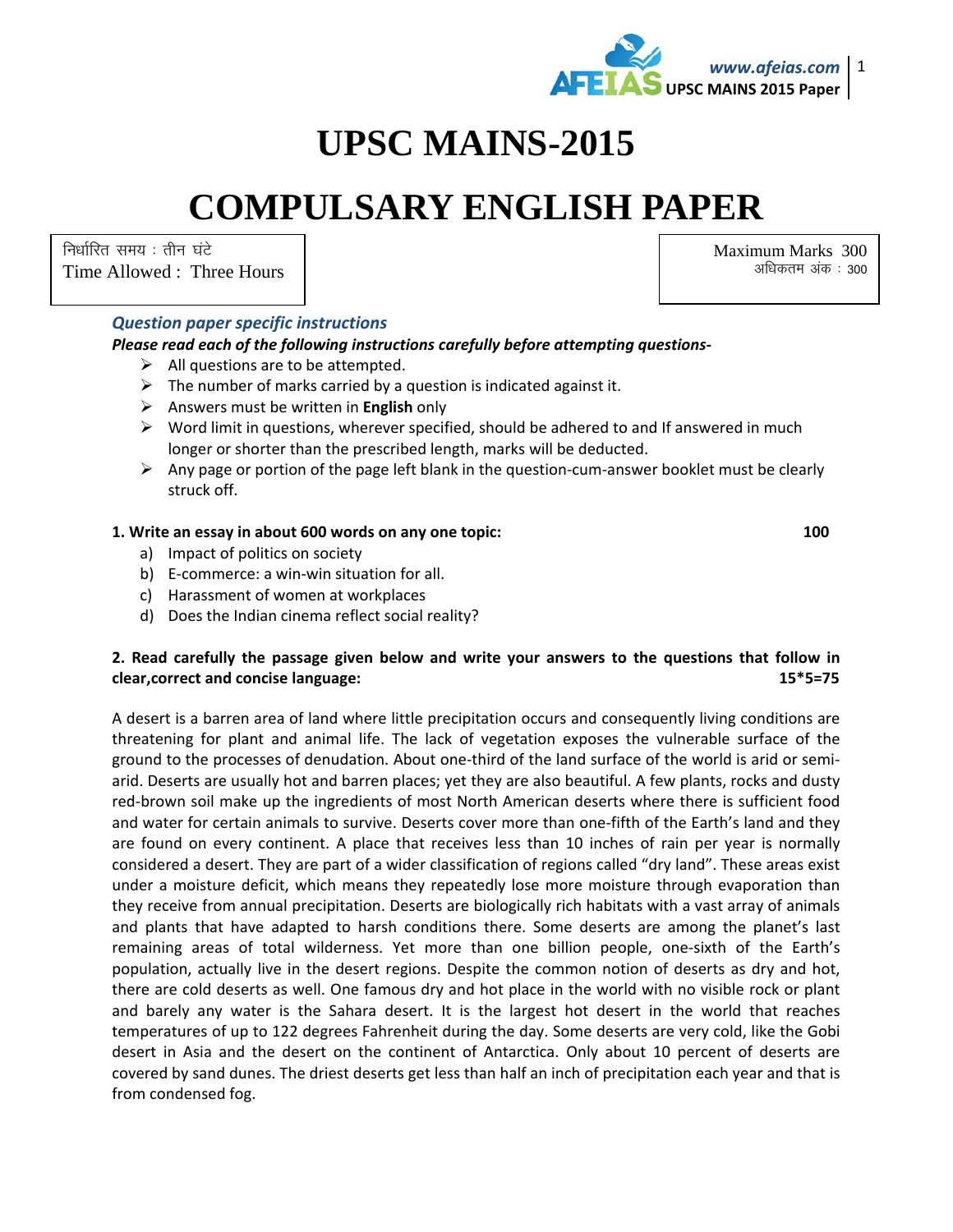

Desert animals have adapted ways to help them keep cool and use less water. Camels, for example, can go for days without food and water. The hump stores fat, which can be used as both a food and a water source for the animal when the going gets tough. Camels also have thick hair in their ears for keeping out sand; they also sport closable nostrils, an eye membrane, and wide feet that act like snow-shoes in the land. Desert plants may have to go without fresh water for years at a time. Some plants have adapted to the arid climate by growing long roots that tap water from deep underground. Other plants, such as cacti, have special means of storing and conserving water. Many desert plants can live to be hundreds of years old. Some of the world's semi-arid regions are turning into deserts at an alarming rate. This process, known as "desertification", is not caused by drought, but usually arises from the demands of human population that settles on the semi-arid lands to grow crops and graze animals. The pounding of the soil by the hooves of livestock may degrade the soil and encourage erosion by wind and water. Global warming also threatens to change the ecology of deserts. Higher temperature may produce an increasing number of wildfires that alter desert landscape by eliminating slow-growing trees and shrubs and replacing them with fast-growing grasses.

#### Questions:

| (a) Explain what you understand by 'barren and dry land'.                                               | 15 |
|---------------------------------------------------------------------------------------------------------|----|
| (b) What do you understand by rich habitats ?                                                           | 15 |
| (c) How have desert animals and plants in arid climate adapted themselves to the use of less water ? 15 |    |
| (d) Describe the process of desertification.                                                            | 15 |
|                                                                                                         |    |

(e) What are the camel's two most visible features that make it perfect for deserts ? **15** 

## **3. Make a précis of the following passage in about one-third of its length. Do not give a title to it. The précis should be written in your own language. 75**

The means may be equated to a seed, the end to a tree; and there is just the same inviolable connection between the means and the end as there is between the seed and the tree. I am not likely to obtain the result flowing from the worship of God by laying myself prostrate before Satan. If, therefore, anyone were to say; 'I want to worship God; it doesnot matter that I do so by means Satan' , it would be set down as ignorant folly. We reap exactly as we sow. If I want to deprive you of your watch, I shall certainly have to fight for it; if I want to buy your watch, I shall have to pay you for it; and if I want it as a gift, I shall have to plead for it; and according to the means I employ, the watch is a stolen property, different results from three different means. Will you still say that means do not matter ?

Let us proceed a little further. A well-armed anger argue that you want to punish that rogue the good of your neighbours; you have collected a number of armed men, you want to take his house by assault; he is duly informed of it, he runs away; he, too is increased. He collects his brother-robbers, and sends you a defiant message that he will commit robbery in broad daylight. You are strong, you donot fear him. You're prepared to receive him. Meanwhile, the robber pesters complain before you. You reply that you are doing all their sake, you donot mind that your own goods have been stolen. Your neighbours reply that robber never pestered them before, and that he commenced his depredations only after you declared hostilities against hi. You're between Scylla and Charybdis. You're full of pity for the poor men. What they say is true. What are you to do? You'll be disgraced if you now leave the robber alone. You, therefore, tell the poor men: 'Never mind. Come, my wealth is yours. I will give you arms. I will train you how to use them; you should belabour the rogue; don't you leave him alone.' And so the battle grows.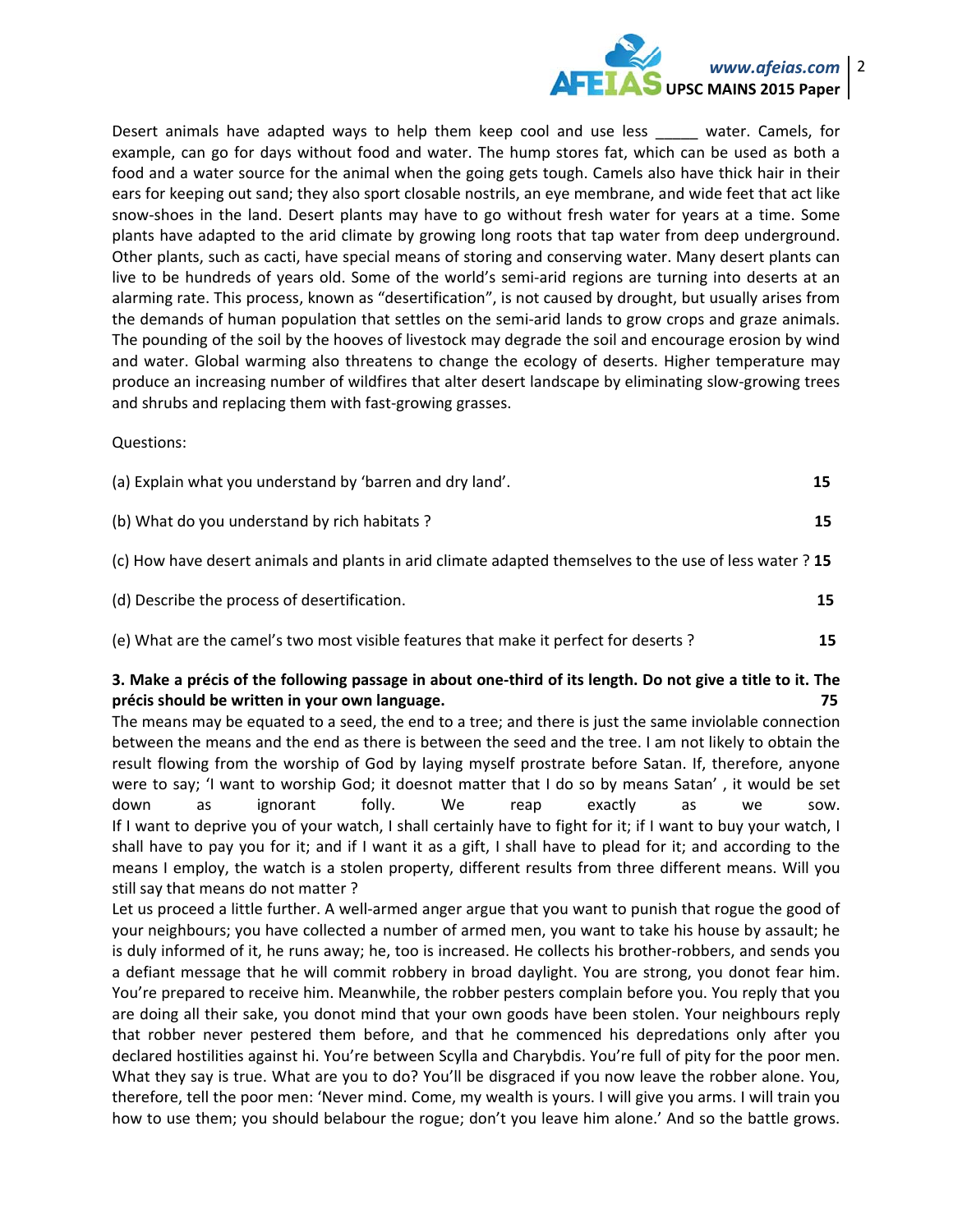

The robbers increase in numbers; your neighbours have deliberately put themselves to inconvenience. Thus the result of wanting to take revenge upon the robber is that you have disturbed your own peace; you are in perpetual fear of being robbed and assaulted; your courage has given place to cowardice. If you patiently examine the argument, you will see that I have not overdrawn the picture. This is one of the means.

Now let us examine the other. You set this armed robber down as an ignorant brother, you intend to reason with him at a suitable opportunity; you argue that he is? after all, a fellow man; you do not know what prompted him to steal. You, therefore, decide that when you can, you will destroy the mans motive for stealing. Whilst you are thus reasoning with yourself, the man comes again to steal. Instead of being angry with him, you take pity on him. Henceforth, you keep your doors and windows open, you change your sleeping place, and you keep your things in a manner most accessible to him. The robber comes again and is confused as ail this is new to him; nevertheless, he takes away your things. But his mind is agitated. He enquires about you in the village, he comes to learn about your broad and loving heart; he repents, he begs your pardon, returns you your things, and leaves off the stealing habit. He becomes your servant, and you find tor him honourable employment. This is the second method. Thus, you see, different means have brought about totally different results. I do not wish to deduce from this that robbers will act in the above manner or that all will have the same pity and love like you. I only wish to show that fair means alone can produce fair results, and that, at least in the majority of cases, if not indeed in all, the force of love and pity is infinitely greater than the force of arms. There Is harm jn the exercise of force, never in that of pity. *(776 words)* 

## **4. (a) Rewrite the following sentences after making necessary corrections. Do not make unnecessary changes in the original sentence- 1\*10=10**

- i. He enjoyed during the holidays.
- ii. Whoever works hard he will win
- iii. The man who knocked at the door was stranger.
- iv. I asked my colleague when was he going to his home town
- v. Besides clothes, the shopkeeper deals with cosmetics too.
- vi. He is desirous for joining the army.
- vii. The judge said that the truth always triumphed.
- viii. one should help his friend in difficulty
- ix. Sachin Tendulkar is the best batsman India has produced, isn't it?
- x. More you read less you understand.

#### **4. (b) Supply the missing words- 1\*5=5**

- (i) Mr. Sharma is senior\_\_\_\_\_\_\_\_\_ Mr. Verma.
- (ii) He is \_\_\_\_\_\_\_\_\_\_\_\_\_\_\_\_ poor to afford travelling by air.
- (iii) More than 160 million people suffer\_\_\_\_\_\_\_\_\_malaria.
- (iv) Beware\_\_\_\_\_\_\_\_\_\_ pickpockets.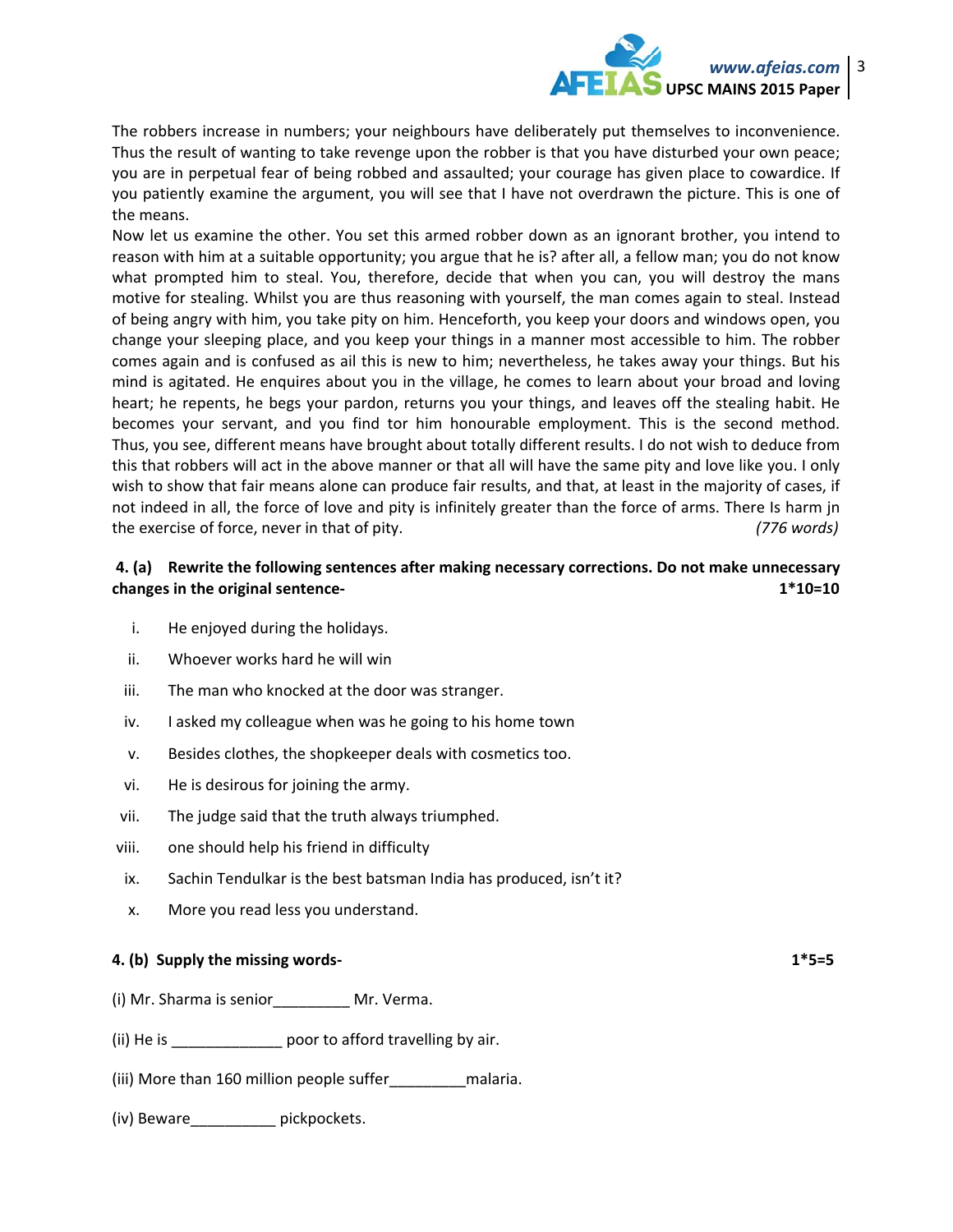

## (v) Time and\_\_\_\_\_\_\_\_\_\_wait for none.

| 4. $(c)$       | Use the correct forms of the verbs given in brackets-                                    | $1*5=5$   |
|----------------|------------------------------------------------------------------------------------------|-----------|
| i.             | Your friends _______ for you tor over an hour, (wait)                                    |           |
| ii.            | It is not worth______ so much money for this concert (pay)                               |           |
| iii.           | When I reached the station, the train______(leave)                                       |           |
| iv.            | I________ the TajMahal last month, (visit)                                               |           |
| v.             | The criminal __________ the victim with a blunt object, (attack)                         |           |
|                | 4. (d) Write the antonyms of the following-                                              | $1*5=5$   |
| (i) Arrival    |                                                                                          |           |
| (ii) Introvert |                                                                                          |           |
| (iii) Ascend   |                                                                                          |           |
| (iv) Save      |                                                                                          |           |
| (v) Mortal     |                                                                                          |           |
|                | 5. (a) Rewrite each of the following sentences as directed without changing the meaning- | $1*10=10$ |
|                | (i) He is too arrogant to listen to advice.<br>(Change into a complex sentence)          |           |
|                | (ii) He said to me, "What is your name?"<br>(Change into indirect speech)                |           |
|                | (iii) My mother asked me if I had finished my breakfast.<br>(Change into direct speech)  |           |
|                | (iv) The people will make him president.<br>(Change into passive voice)                  |           |
|                | (v) My pocket has been picked.<br>(Change into active voice)                             |           |
|                | (vi) He confessed that he was guilty.<br>(Change into a simple sentence)                 |           |
|                | (vii) He ran fast to reach the bus stop.                                                 |           |

(Change into an interrogative sentence)